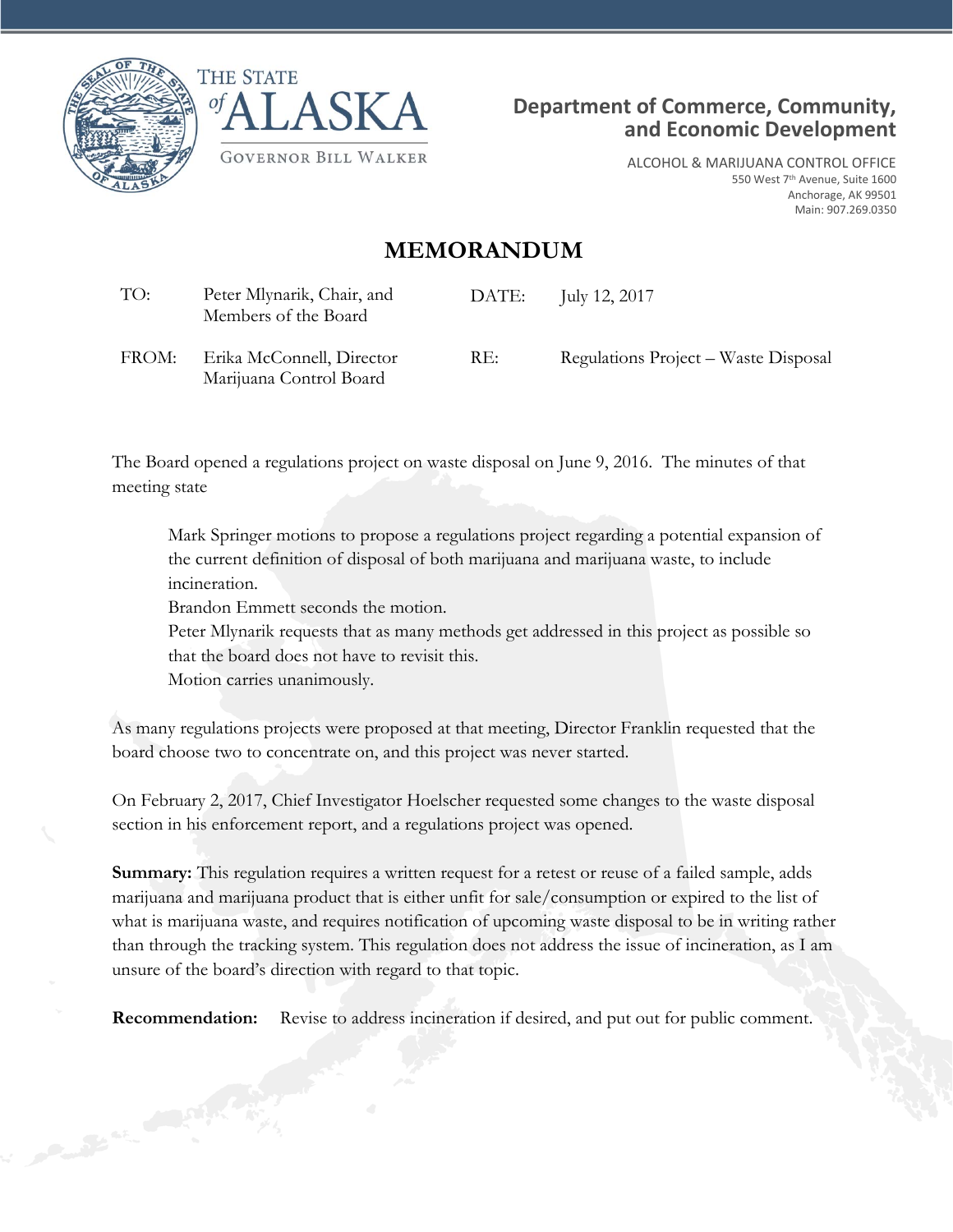## (Words in **boldface and underlined** indicate language being added; words [CAPITALIZED AND BRACKETED] indicate language being deleted.)

#### **3 AAC 306.660. Failed materials; retests**

(a) If a sample tested by a marijuana testing facility does not pass the required tests based on the standards set out in 3 AAC 306.645, including a visual foreign matter inspection, the marijuana establishment that provided the sample shall

(1) dispose of the entire harvest batch or production lot from which the sample was taken **in accordance with 3 AAC 306.740**; and

(2) document the disposal of the sample using the marijuana establishment's marijuana inventory tracking system**.**

(b) If a sample of marijuana fails a required test, any marijuana plant trim, leaf, and other usable material from the same plants automatically fail the required test. The board or director may approve a **written** request**, on a form prescribed by the board,** to allow a batch of marijuana that fails a required test to be used to make a carbon dioxide- or solvent-based extract. After processing, the carbon dioxide- or solvent-based extract must pass all required tests.

(c) If a marijuana cultivation facility or a marijuana product manufacturing facility **submits a written request on a form prescribed by the board** [PETITIONS] for a retest of marijuana or a marijuana product that failed a required test, the board or director may authorize a retest to validate the test results. The marijuana cultivation facility or a marijuana product manufacturing facility shall pay all costs of a retest.

| Authority: AS 17.38.010 | AS 17.38.150 | AS 17.38.200 |  |
|-------------------------|--------------|--------------|--|
| AS 17.38.070            | AS 17.38.190 | AS 17.38.900 |  |

AS 17.38.121

1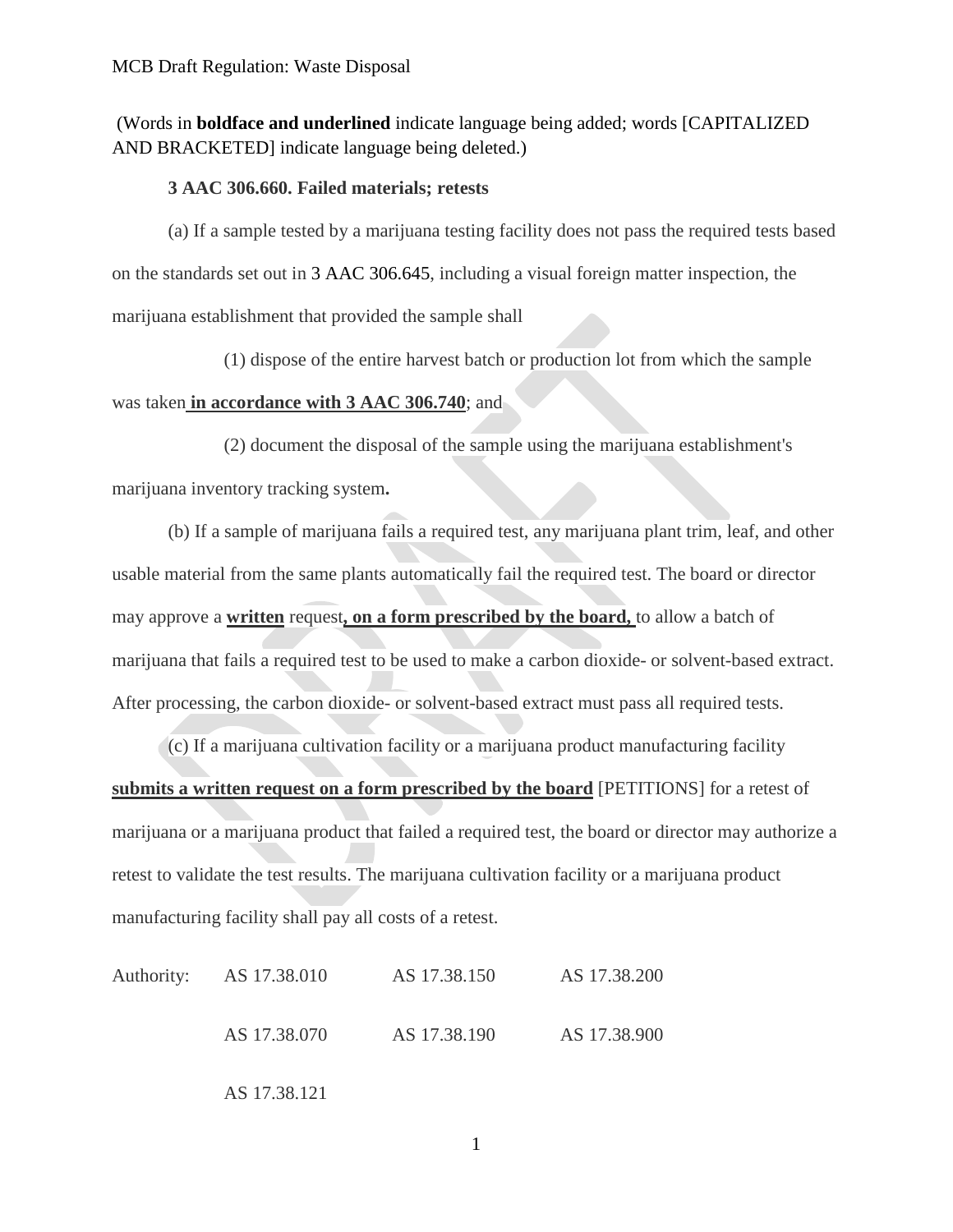#### **3 AAC 306.740. Waste disposal**

(a) A marijuana establishment shall store, manage, and dispose of any solid or liquid waste, including wastewater generated during marijuana cultivation production, processing, testing, or retail sales, in compliance with applicable federal, state, and local statutes, ordinances, regulations, and other law.

(b) Marijuana waste must be rendered unusable for any purpose for which it was grown or produced before it leaves a marijuana establishment. Marijuana waste includes

(1) marijuana plant waste, including roots, stalks, leaves, and stems that have not been processed with solvent;

(2) solid marijuana sample plant waste in the possession of a marijuana testing facility;

### **(3) marijuana or marijuana product that has been deemed by the board or**

**the director in accordance with these regulations, or by licensee, as unfit for sale or consumption;** 

### **(4) expired marijuana products; and**

**(5)** other waste as determined by the board.

(c) A marijuana establishment shall

#### (1) [IN THE MARIJUANA INVENTORY TRACKING SYSTEM REQUIRED

UNDER 3 AAC 306.730,] give the board notice **in writing** not later than three days before making the waste unusable and disposing of it; however, the director may authorize immediate disposal on an emergency basis; and

(2) keep a record of the final destination of marijuana waste made unusable.